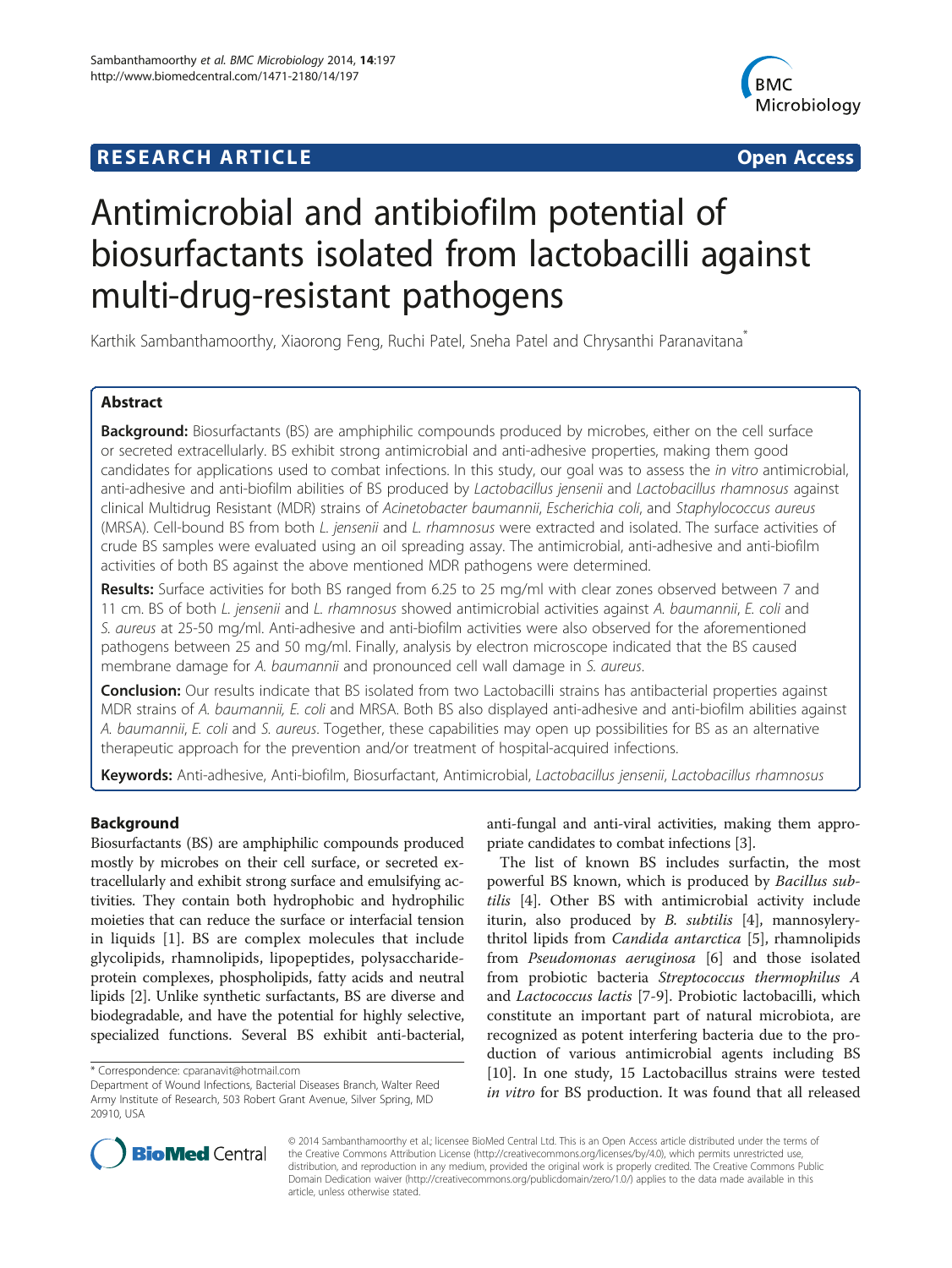surface active components during their mid-exponential and stationary growth phases [[6](#page-7-0)].

Another valuable attribute of BS is their use as antiadhesive/anti-biofilm agents [[3,11\]](#page-7-0) as shown previously in the lack of adhesion of Enterococcus faecalis to glass with an adsorbed BS layer from Lactobacillus acidophilus RC14 or Lactobacillus fermentum B54 [\[12\]](#page-7-0).

Biofilms are conglomerations of bacterial cells protected by self-synthesized extracellular polysaccharide matrices (EPS). Biofilm infections are extremely challenging to treat because antimicrobials are less effective than planktonic cells [[13](#page-7-0),[14](#page-7-0)], thus making clearance more challenging. The presence of biofilms causes numerous problems in the field of medicine, interfering with clinical therapy of chronic and wound-related infections as well as persistent infections of various indwelling medical devices [\[15\]](#page-7-0). Although numerous strategies have been established and are currently in use to control biofilms, the pursuit for novel, natural, and effective antibiofilm agents still continues [[16-18\]](#page-7-0).

In recent years, the use of BS as alternatives to control biofilms has been explored extensively [[19-21](#page-7-0)]. BS have been shown to modify the surface properties of bacterial cells and reduce their adhesive properties [[4](#page-7-0)]. In addition, BS produced by bacteria have been shown to interfere with biofilm development and cell to cell communication [\[22](#page-8-0)-[24\]](#page-8-0).

Studies in the past have demonstrated the ability of probiotic bacteria L. acidophilus-derived BS to inhibit staphylococcal biofilm development and also induce its dispersion [\[25](#page-8-0)]. BS produced by probiotic lactobacilli have been shown to reduce adhesion of pathogenic bacteria to glass, silicone rubber, surgical implants, and voice prostheses [[8,12,](#page-7-0)[26,27\]](#page-8-0). It is believed that when BS is applied to a substratum surface, it modifies its hydrophobicity, interfering in the microbial adhesion and desorption processes [[28,29\]](#page-8-0). Consequently, prior application of BS on catheters and other medical insertion materials may be used as a preventive strategy to delay the onset of pathogenic biofilm growth of MDR bacteria on wounds, medical insertion materials and inert surfaces in the hospital environment [[8,12](#page-7-0)[,25](#page-8-0)-[27,30](#page-8-0)]. Thus, the prevention of biofilm formation or disruption by natural lactobacilli-derived agents was tested in these in vitro studies as a possible approach leading to novel antimicrobials.

The aims of this study were to determine the antimicrobial, anti-adhesive, and anti-biofilm activities of cell-bound BS isolated from L. jensenii and L. rhamnosus against several clinical isolates of multidrug-resistant pathogens.

#### Results

#### Oil spreading assay

The oil spreading assay was utilized to study the surface activities of crude BS. This assay is rapid, and is highly sensitive to surface active compounds [[31,32\]](#page-8-0). Both L. jensenii and L. rhamnosus strains demonstrated oil displacement activity in motor oil. The oil displacement activity, as measured by the area of the clear zone on the oil-water surface, increased with an increase in the concentration of BS (Table 1).

#### Antimicrobial assay with BS

The crude BS of both *L. jensenii* and *L. rhamnosus* were tested against two clinical isolates of MDR A. baumannii, E. coli and S. aureus. We found both BS to be effective in killing all three MDR pathogens at 50 mg/ml (Table [2](#page-2-0)). L. jensenii BS exhibited almost 100% activity against all the strains tested (Table [2](#page-2-0)). The activity of L. rhamnosus ranged from 96-97% against A. baumannii and 72-85% against E. coli. For S. aureus strains UAMS-1 and MRSA respectively, activity was between 80 and 93% respectively (Table [2](#page-2-0)).

#### Impact of BS on bacterial attachment to abiotic surface

Biofilm formation is a complex process that generally involves three stages: (1) primary adhesion to surfaces, (2) accumulation of multilayered clusters of cells, and (3) detachment. Because binding of host proteins is a major contributor to primary adhesion, it was important to test initial adherence to surfaces that were coated with

Table 1 Diameter (mm) of clearing zones on the oil surface obtained from oil spreading assay with different concentrations of crude biosurfactant

| Sample             | <b>PBS</b> | <b>Surfactin</b> | Crude biosurfactant | Crude biosurfactant |  |
|--------------------|------------|------------------|---------------------|---------------------|--|
|                    |            |                  | L. rhamnosus        | L. jensenii         |  |
| $50 \text{ mg/ml}$ | 0.0        | $15.0 \pm 1.0$   | $6.8 \pm 0.5$       | $7.6 \pm 0.5$       |  |
| $25 \text{ mg/ml}$ | 0.0        | $15.0 \pm 1.0$   | $6.0 \pm 1.4$       | $6.0 \pm 1.7$       |  |
| $12.5$ mg/ml       | 0.0        | $14.6 \pm 0.5$   | $5.3 \pm 0.5$       | $5.6 \pm 1.1$       |  |
| $6.25$ mg/ml       | 0.0        | $13.0 \pm 0.5$   | $4.1 \pm 0.1$       | $3.8 \pm 0.2$       |  |

PBS was used as a negative control with a clearing zone diameter of 0.0 mm. Surfactin was used as a positive control. Results shown are the average of ± SD of three experiments performed in triplicate.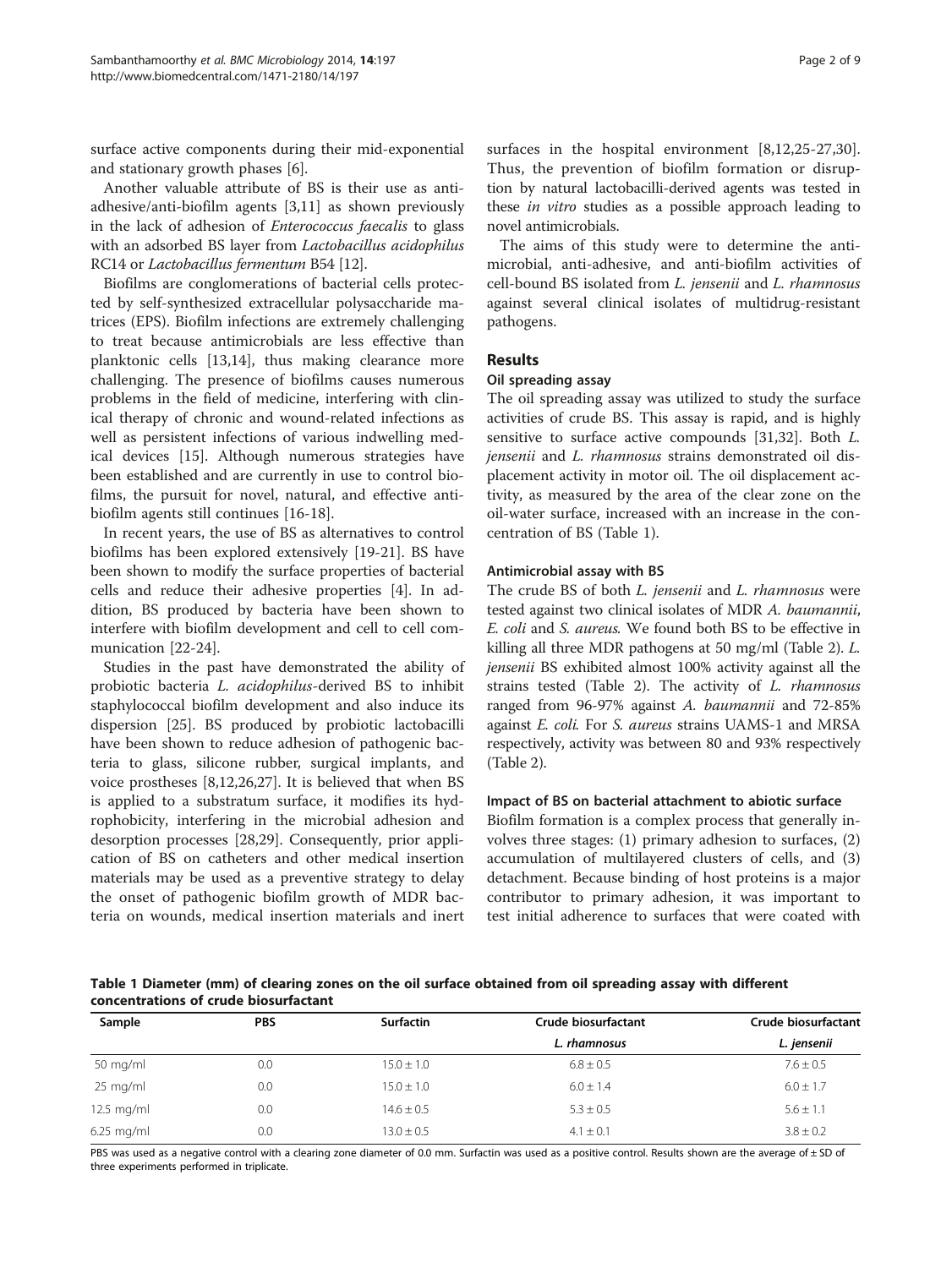|             | AB5075 | AB5711 | <b>EC438</b> | EC433 | <b>MRSA</b> | S. aureus UAMS-1 | KP4640 |
|-------------|--------|--------|--------------|-------|-------------|------------------|--------|
| BSLJ        | 99.0   | 100.00 | 99.00        | 99.00 | 99.0        | 99.0             | 99.9   |
| <b>SD</b>   | 0.01   |        | 0.05         | 0.43  | 0.03        | 0.04             | 0.02   |
| <b>BSLR</b> | 96.35  | 97.85  | 72.34        | 85.34 | 93.27       | 80.54            | 91.6   |
| <b>SD</b>   | 2.96   | 2.16   | 2.36         | 6.21  | 3.15        | $7.1^{\circ}$    | .96    |

<span id="page-2-0"></span>Table 2 Antimicrobial activity of the crude biosurfactant from L. jensenii (BSLJ) and L. rhamnosus (BSLR) against MDR pathogens

Results are from 3 independent preparations of BS. (AB = A. baumannii; EC = E. coli; MRSA = methicillin resistant S. aureus, KP = Klebsiella pneumoniae and SD = Standard deviation). Biosurfactants were tested at 50 mg/ml concentration. Numbers are represented and percent reduction in cell numbers when treated with BS.

plasma. Experiments were performed to determine the stage at which BS disrupts biofilm formation. Using an adherence assay, the ability of two BS to inhibit the cell attachment in the presence of host proteins was measured by coating the plates with human plasma. After various concentrations of BS ranging from 25-50 mg/ml were tested, it was found that the two BS significantly impaired the attachment of A. baumannii and E. coli at 50 mg/ml (Figure 1). S. aureus adherence to abiotic surfaces was disrupted at concentrations between 25 and 50 mg/ml (Figure 1).

#### Impact of BS on biofilm development

Next, it was determined if the static biofilm assay could show whether both BS possessed anti-biofilm activity against A. baumannii, E. coli and S. aureus. The BS produced by both *L. jensenii* and *L. rhamnosus* significantly reduced biofilm development by A. baumannii and E. coli at 50 mg/ml (Figure 2). Furthermore, the two BS significantly inhibited S. aureus biofilms at both concentrations of 25 mg/ml respectively (Figure 2).

#### Dispersion of preformed biofilms by BS

In the experiments thus far, the BS were added concurrently with inoculation of bacteria. To determine if these compounds dispersed preformed biofilms, A. baumannii and E. coli biofilms were developed on MBEC pegs, and then exposed to varying concentrations of BS in fresh media for varying time intervals. After removal of the pegs, the amounts of bacteria that remained on the pegs were quantified by crystal violet staining. Compared to the controls, preformed A. baumannii and E. coli biofilms treated with BS at 100 mg/ml for 1 hr did not produce any dispersion effect. However, when biofilms were exposed for longer durations  $(\sim 18$  hrs), an increased biofilm dispersion was observed (Figure [3](#page-3-0)). Furthermore, an increase in dispersion was also observed for S. aureus biofilms when exposed to the BS at concentrations of 50 mg/ml for 18 hrs respectively (Figure [3\)](#page-3-0).



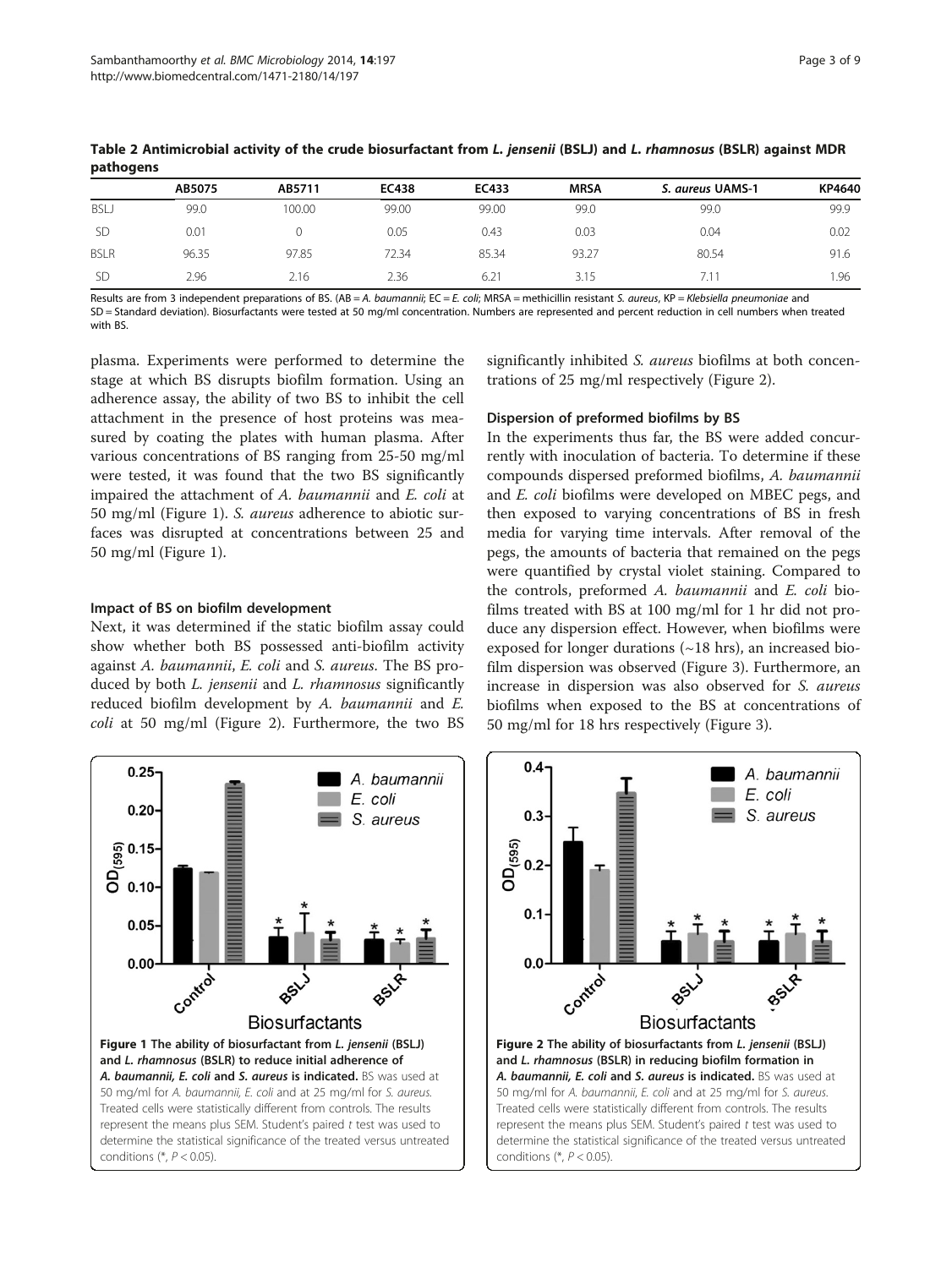

<span id="page-3-0"></span>

#### Cytotoxicity assays for BS in eukaryotic cells

Results from the cell-mediated cytotoxicity assay are presented in Figure 4. Human A549 lung epithelial cells were treated with BS from both Lactobacilli strains at various concentrations (25, 50, 100 and 200 mg/ml) for 24 h. Cytotoxicity was determined by LDH release according to the manufacturer's instructions and the total cell number assay (Figure 4). Concentrations of 25-100 mg/ml showed no toxicity. Both BS showed very low toxicity levels at 200 mg/ml (Figure 4).



#### Transmission electron microscopy

TEM was used to evaluate the ultra-structural morphological alterations exerted to A. baumannii and S. aureus in the presence of BSLR. We chose A. baumannii 5075 and S. aureus UAMS-1 strains to represent a Gram negative and Gram positive pathogen for analysis. Untreated cells of the both A. baumannii and S. aureus showed a normal cell shape with an intact structure of the cell wall, inner membrane and outer membrane. The images of the A. baumannii samples treated with L. rhamnosus BS were markedly different to those of the untreated cells. Several BSLR treated A. baumannii cells had their membranes damaged at certain areas of the bacterial cell with accumulation of dense substance (Figure [5](#page-4-0)). Surprisingly we also found that L. rhamnosus BS seems to cause more damage specifically to the ends of the bacterial cell (Figure [5\)](#page-4-0). S. aureus cells treated with L. rhamnosus BS exhibited profound structural differences when compared to untreated cells. Several cells were observed devoid of cell walls, a phenomenon called as "ghost" cells. The dark and light areas observed in the cells were indicative of high and low electron densities respectively. Several cells were found to contain septa when compared with the control samples (Figure [5](#page-4-0)). This may be due to BS interfering with the cell division process and this is probably indicative of one of the mechanisms of action of BSLR by inhibiting the cell division.

#### **Discussion**

Here, we describe two cell-associated biosurfactants derived from probiotic lactobacilli bacteria that possess both antibacterial activities and inhibit biofilm formation by several important drug-resistant pathogens. Although some strains of lactobacilli are known to produce surfactants, to the best of our knowledge there are no reports on the abilities of L. jensenii and L. rhamnosus BS as antibiofilm agents. The crude BS derived from aforementioned bacteria showed significant antimicrobial activities against A. baumannii, E. coli, MRSA and S. aureus at MIC concentrations ranging between 25 and 50 mg/ml. L. jensenii BS showed antimicrobial activity at 25 mg/ml against all three pathogens with killing that varied from 75-99.9%, and at 12.5 mg/ml, it showed 90-100% killing against MRSA. In addition, we observed similar antimicrobial activities from both BS with similar MIC concentrations against MDR Klebsiella pneumoniae (Table [2](#page-2-0)). In this study, we clearly showed the effect of BS on the bacterial cells by transmission electron microscopy (Figure [5](#page-4-0)). The bacterial cell membrane appears to be the target of BS activity and subsequent microbicidal activity of BS may be due to the leakage of cellular contents. BS that exhibit antimicrobial activity has been previously described [\[33-35\]](#page-8-0), but to date there have been very few studies on the activity of BS isolated from lactobacilli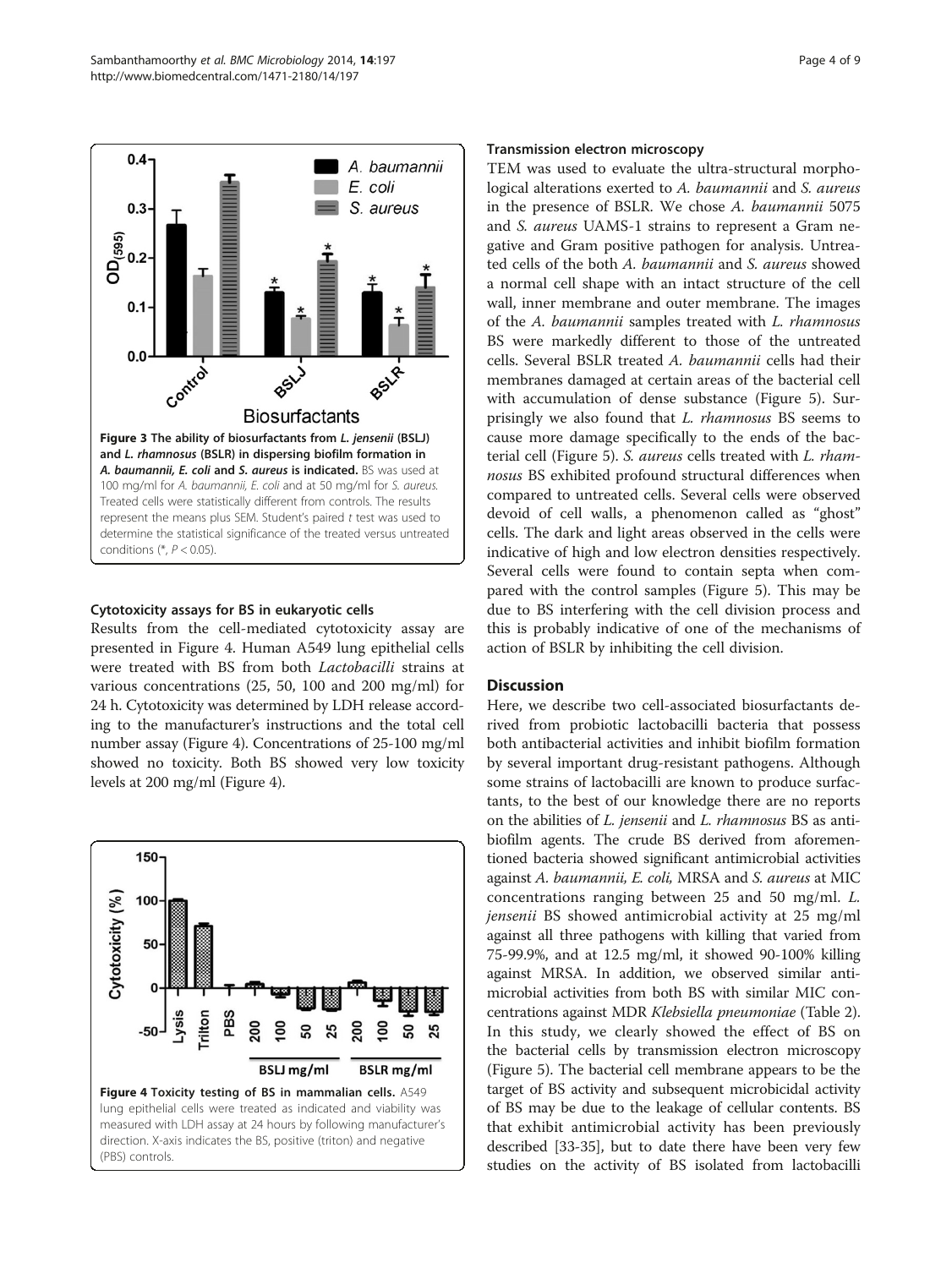<span id="page-4-0"></span>

[[8,9](#page-7-0),[28,29,33\]](#page-8-0). The antimicrobial results generated from our studies were similar to the results from crude BS studies on L. paracasei ssp. paracasei A20 and L. lactis, which completely inhibited the growth of several microorganisms at concentrations ranging between 25 and 100 mg/ml [\[8,9,](#page-7-0)[33](#page-8-0)]. In addition, BS exhibited excellent anti-adhesive properties against S. aureus, A. baumannii and *E. coli*, as evidenced in our adhesion based assays.

Next, the biofilm inhibition and dispersal capability of BS against the above mentioned three pathogens was

evaluated. The crude BS isolated in this study exhibited very good anti-biofilm activities against select microorganisms. In the past, several studies have documented the anti-biofilm activity of BS isolated from different bacteria [\[19](#page-7-0)-[21](#page-7-0)]. Preformed biofilms of all the three bacteria tested in microtiter plate wells were effectively disrupted by the BS. The BS dispersed all three bacteria when exposed for longer durations. The inhibition of biofilms using surfactants has been reported previously [[12](#page-7-0)]. In addition, BS have been shown to disperse biofilms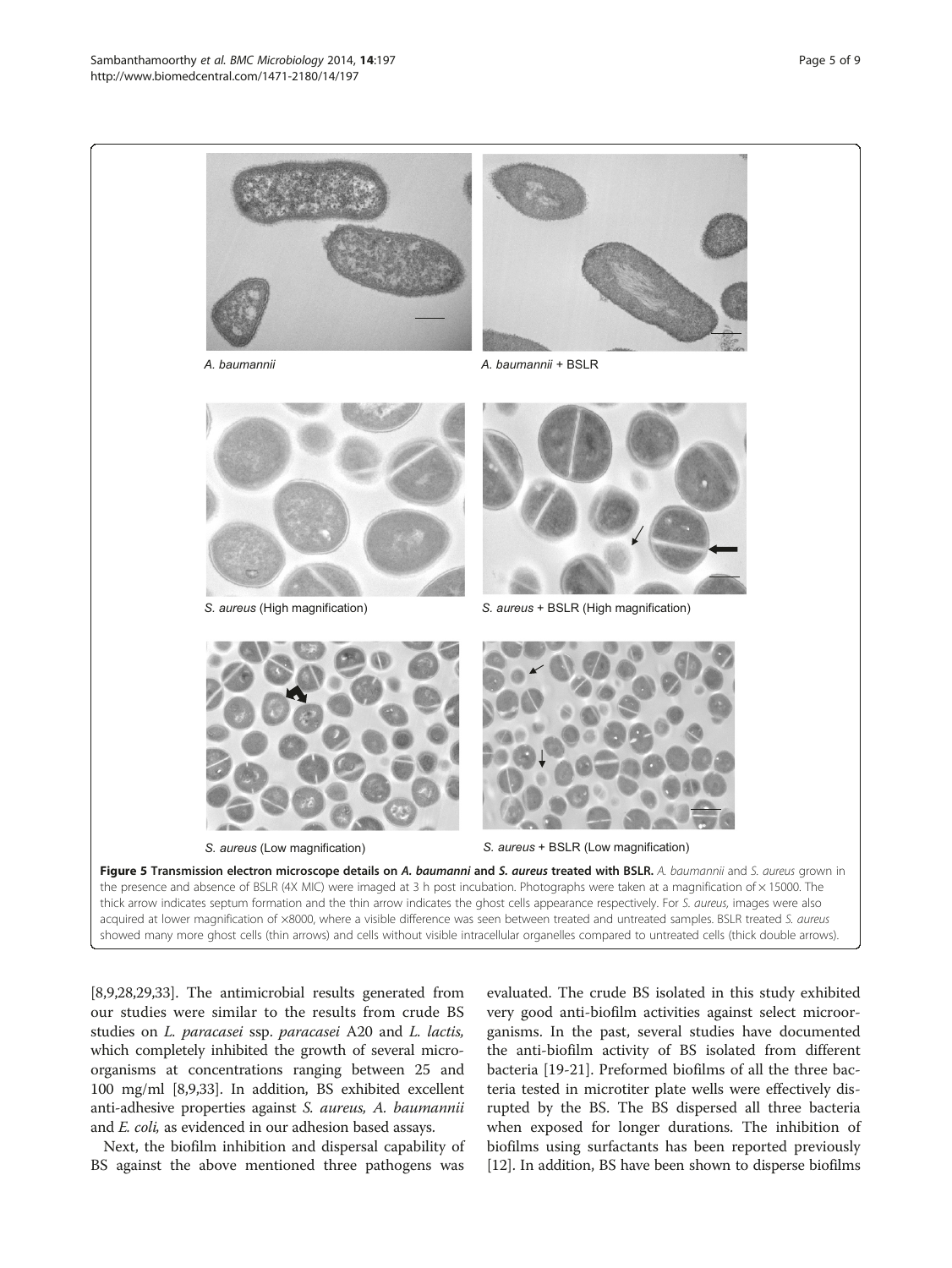of Bordetella bronchiseptica and B. pumilus [\[19,](#page-7-0)[22](#page-8-0)]. The increased anti-biofilm and dispersal ability of the BS currently being investigated may be due to the two important properties that it displays, namely, antimicrobial and surfactant activity. Previous studies with a BS isolated from Lactobacillus spp. have only demonstrated its antimicrobial and anti-adhesive properties [\[33\]](#page-8-0). Here we report for the first time BS isolated from lactobacillus also displaying anti-biofilm properties. Both L. jensenii and L. rhamnosus BS were able to significantly reduce biofilm development by A. baumannii, E. coli and S. aureus.

The use and applications of BS in the medical field has increased considerably in the last years. The impact of BS in bacterial adhesion and desorption has been widely discussed, and subsequent adsorption of these BS to solid abiotic surfaces could prove an effective strategy to reduce bacterial adhesion, thereby combating microbial colonization in both medicine and industry [\[7](#page-7-0)[,30,36,37](#page-8-0)]. The anti-biofilm and anti-adhesive activities of the BS observed against several pathogens in our studies opens up the possibility of using them to coat a variety of medical surfaces to drastically reduce microbial colonization.

In conclusion, in this work we have demonstrated the antimicrobial, anti-biofilm, and anti-adhesive properties of the crude BS isolated from L. jensenii against several pathogenic MDR bacteria. We also observed that addition of both BS at effective concentrations to eukaryotic cells resulted in low cytotoxicity (Figure [4\)](#page-3-0), suggesting the safety of these compounds for topical delivery. Biofilm encroachment on biomaterial is an extremely important concern post-surgery. Hence, our results open the possibility of using BS-modified materials for the construction of biofilm-resistant medical implantable devices, given its broad-spectrum activity against both Gram-positive and Gram-negative bacterial strains. BS exhibits potential as a new therapeutic strategy to inhibit biofilm formation. Because the increased prevalence of antibiotic-resistant bacteria generates a need for alternate and novel strategies to combat biofilms, we believe that co-administering antibiotics with anti-biofilm agents that possess surface activities such as BS may form the basis of future clinical protocols against biofilm-based infections.

Currently, experiments are underway to characterize the crude fractions of the surfactants by high performance liquid chromatography. We have identified certain fractions that exhibit excellent antimicrobial activities against A. baumanni, S. aureus, K. pneumoniae and E. coli. These fractions are being further analyzed by mass spectrometry and Matrix assisted laser desorption/ionization- time of flight (MALDI-TOF) to identify the active component/s.

#### Conclusion

The BS produced by *L. jensenii* and *L. rhamnosus* showed antiadhesive, antimicrobial and antibiofilm activities

against several MDR bacteria, such as E. coli, A. baumannii and S. aureus, which are prominent biofilm formers on wounds, medical implants and industrial surfaces. Antiadhesive and antimicrobial activities were seen between 25-100 mg/ml. MBEC based biofilm assays confirmed the inhibitory action of BS on biofilm development at concentrations ranging 25-50 mg/ml. In addition, BS dispersed preformed biofilms of A. baumannii and S. aureus at concentrations ranging 50-100 mg/ml. Due to its surface tension reduction properties, BS can be used to coat medical surfaces to prevent microbial colonization by variety of bacteria causing indwelling device associated infections.

#### Methods

#### Strains and growth conditions

L. jensenii 25258 and L. rhamnosus 7469 were purchased from ATCC (ATCC, Manassas, VA, USA). The strains were stored at -80°C in MRS broth (Difco, Sparks, MD, USA) containing 20% (v/v) glycerol. Multi-drug-resistant test strains were stored at −80°C in the appropriate media with 15%  $(v/v)$  glycerol until use. E. coli strains EC433, EC438, A. baumannii strains AB5075, AB5711 were cultured in LB broth and S. aureus clinical isolate 243 (MRSA) and UAMS-1 in trypticase soy broth. All the strains were grown at 37°C for 4 h in the appropriate media, and were washed in PBS 2X and resuspended in PBS to the appropriate OD at 600 nm for testing.

#### BS production and isolation

To isolate cell-associated BS, the following protocol was pursued according to previously published methods used by several other investigators for lactobacilli BS [\[8,10,](#page-7-0)[33](#page-8-0)]. For crude BS production by L. jensenii 25258, 1200 ml of MRS culture broth was inoculated with 10 ml of an overnight culture of L. jensenii and incubated for 48 h at 37°C at 120 RPM on a shaker. For L. rhamnosus, 1200 ml culture of MRS broth was inoculated with 10 ml of an overnight culture and incubated for 48 h at 33°C without shaking. After 48 hours, cell pellets were collected by centrifugation (10000 × g, 10 min, 10°C), washed twice in demineralized water, and re-suspended in 100 ml of PBS. This solution was gently stirred at room temperature for 2 h to release the cell-bound BS. After 2 hours, bacteria were removed by centrifugation and the supernatant liquid was collected by filtering through a 0.22 um filter. The filtered sterile supernatant was lyophilized. The freeze-dried BS was stored at -20°C, and resuspended in deionized water at 100 mg/ml (w/vol).

#### Antimicrobial assay with BS

The antimicrobial activities of L. jensenii and L. rhamnosus crude BS against several pathogens were determined in 96-well tissue culture plates by a modified microdilution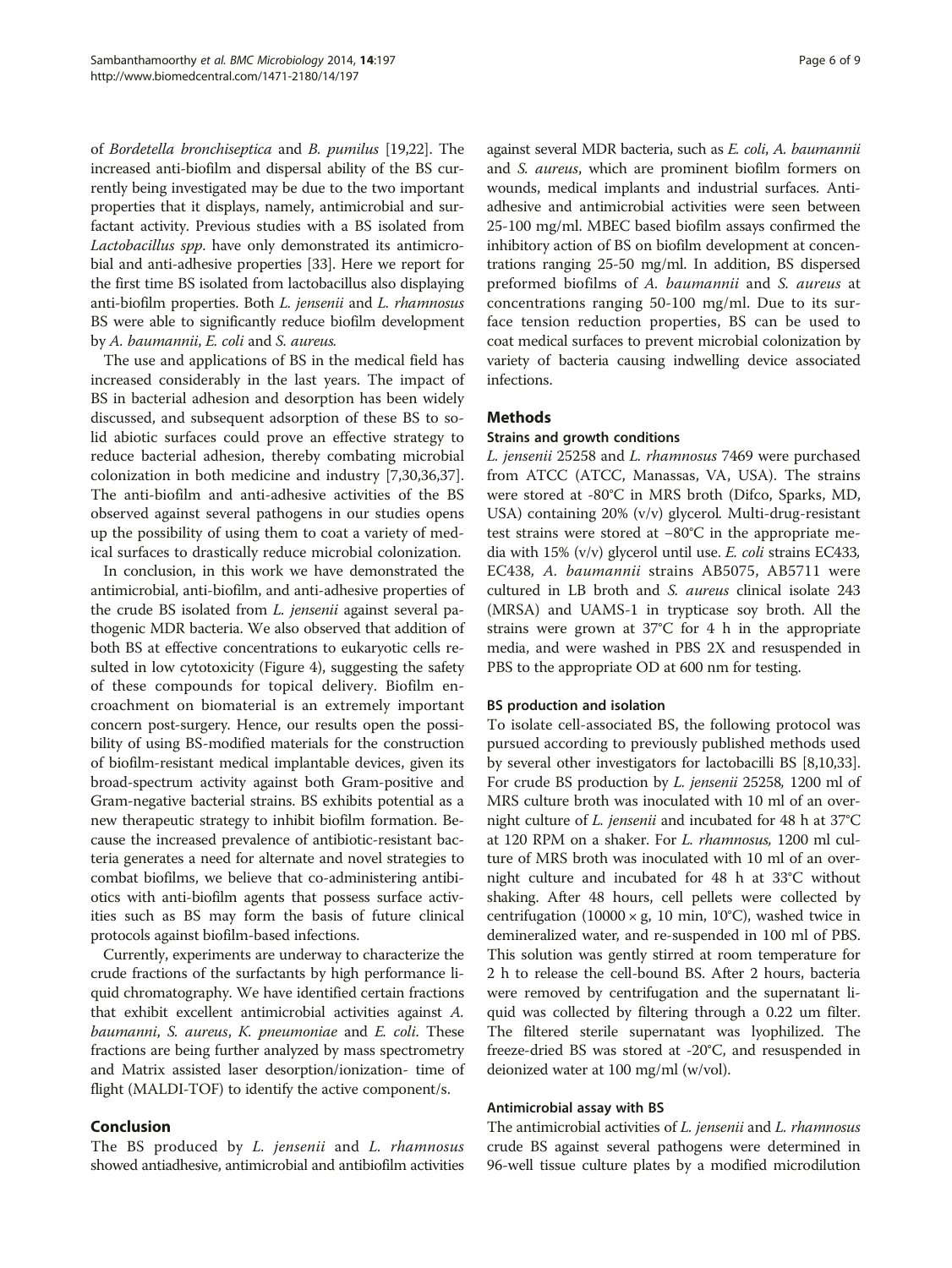method [\[33\]](#page-8-0). Briefly, 100 μl of sterile, double-strength MHB broth was placed into the first column of the 96 well microplate and 100 μl of sterile, single-strength MHB broth in the remaining wells. Subsequently, 100 μl of BS solution in PBS (100 mg/ml) was added to the first column of the microplate and mixed with the medium; this resulted in a BS concentration of 50 mg/ml, and 100 μl was transferred serially to the subsequent wells, resulting in two-fold dilutions. Columns without BS served as positive growth controls. All the wells were inoculated with 100 μl of  $10<sup>8</sup>$  CFU from each of the test strains from a log phase culture. Microtiter plates were covered and incubated for 24 h under the appropriate growth conditions for each microorganism. Three independent preparations of crude BS were tested in duplicate. The contents of each well were plated onto LB agar plates with appropriate dilutions, and CFU were enumerated the next day. Percent killing was calculated as  $1-$  (treated/control  $\times$  100).

#### Oil spreading assay to determine surfactant activity

For the oil spreading assay, 50 ml of demineralized water was added to a 150 mm diameter Petri dish and 20 μl of motor oil was added to the surface of the water. Ten microliters of crude BS from either L. jensenii or L. rhamnosus, dissolved in deionized water was then added to the surface of the oil at concentrations ranging from 6.25 to 50 mg/ml. Surfactin was used as a positive control at the same concentrations, and a negative control was included with PBS. The diameters of clear zones of triplicate assays from the same sample were determined.

#### Cytotoxicity assay

The human lung epithelial cell line (A549) was used in this study. The cytotoxicity of the crude BS from both Lactobacilli was evaluated on eukaryotic cells by the release of lactate dehydrogenase (LDH) and total cell number assay. The LDH cytotoxicity assay was performed according to the manufacturer's guidelines (CytoTox 96 Non-Radioactive Cytotoxicity Assay, Promega, Madison, WI, USA). After the addition of the crude BS at different concentrations for 24 h, the cell culture medium was collected for LDH measurement after lysis of cells. An aliquot of 50 μl cell medium was used for LDH activity analysis and the absorption was measured using a UV– visible spectrophotometer. Percentage cytotoxicity was calculated as the percentage of LDH released compared to untreated cells. All experiments were repeated three times, each in triplicate.

#### Assessment of biofilm formation

Biofilm formation was measured under two static conditions using a quantitative crystal violet assay. BS was added to the wells that contained the media and bacterial cells. BS were used at 25-50 mg/ml concentrations in final total volume not exceeding 165 μl, the volume at which the biofilms develop well in the MBEC biofilm assay. Biofilms of A. baumannii were developed on polystyrene 96-well and MBEC (Biosurface Technologies, Bozeman, MT, USA) as described previously by Sambanthamoorthy, 2012 [[38](#page-8-0)]. Briefly, cultures grown overnight were standardized to an  $OD_{595}$  of 0.05 and 165 μl was transferred to the wells of a 96-well polystyrene microtiter plate, and the MBEC lid was placed on top of the wells. BS were added concurrently to the wells and biofilms were grown on the pegs under shaking conditions for 24 h. The lid was removed and the pegs were gently washed twice with 200 μl of PBS to remove nonadherent cells. Adherent biofilms on the pegs were fixed with 200 μl of 100% ethanol prior to staining for 2 min with 200 μl of 0.41% (wt/vol) crystal violet in 12% ethanol (Biochemical Sciences, Swedesboro, NJ, USA). The pegs were washed several times with PBS to remove excess stain. Quantitative assessment of biofilm formation was obtained by the immersion of pegs in a sterile polystyrene microtiter plate which contained 200 μl of 100% ethanol and incubation at room temperature for 10 min before the absorbance at 595 nm was determined. Three independent experiments were performed for each of these assays. Biofilms of S. aureus were developed on polystyrene 96-well plates and evaluated against the BS as previously described [\[39](#page-8-0)].

#### Biofilm dispersal

To determine if the BS could disperse preformed biofilms, bacterial biofilms were established as previously described [\[38,40\]](#page-8-0). Briefly, established biofilms were exposed to varying concentrations of the BS in fresh media for short time intervals. Adherent biofilms on the pegs were fixed with 200 μl of 100% ethanol prior to staining for 2 min with 200 μl of 0.41% (wt/vol) crystal violet in 12% ethanol (Biochemical Sciences, Swedesboro, NJ, USA). Quantitative assessment of biofilm formation was obtained by the immersion of pegs in a sterile polystyrene microtiter plate which contained 200 μl of 100% ethanol; the absorbance at 595 nm was determined using a SpectraMax M5 microplate spectrophotometer system. Results were interpreted by the comparison of BS on treated biofilms to untreated biofilms. Experiments were performed in triplicate and three independent experiments were performed for each of these assays.

#### Adherence of A. baumannii, E. coli and S. aureus to abiotic surfaces

An initial adherence assay was used to measure the impact of BS on the surface binding capacity of A. baumannii, E. coli and S. aureus. The assay was performed by modifying a microtiter biofilm assay as described previously [[39](#page-8-0)]. Briefly, overnight cultures of A. baumannii and S. aureus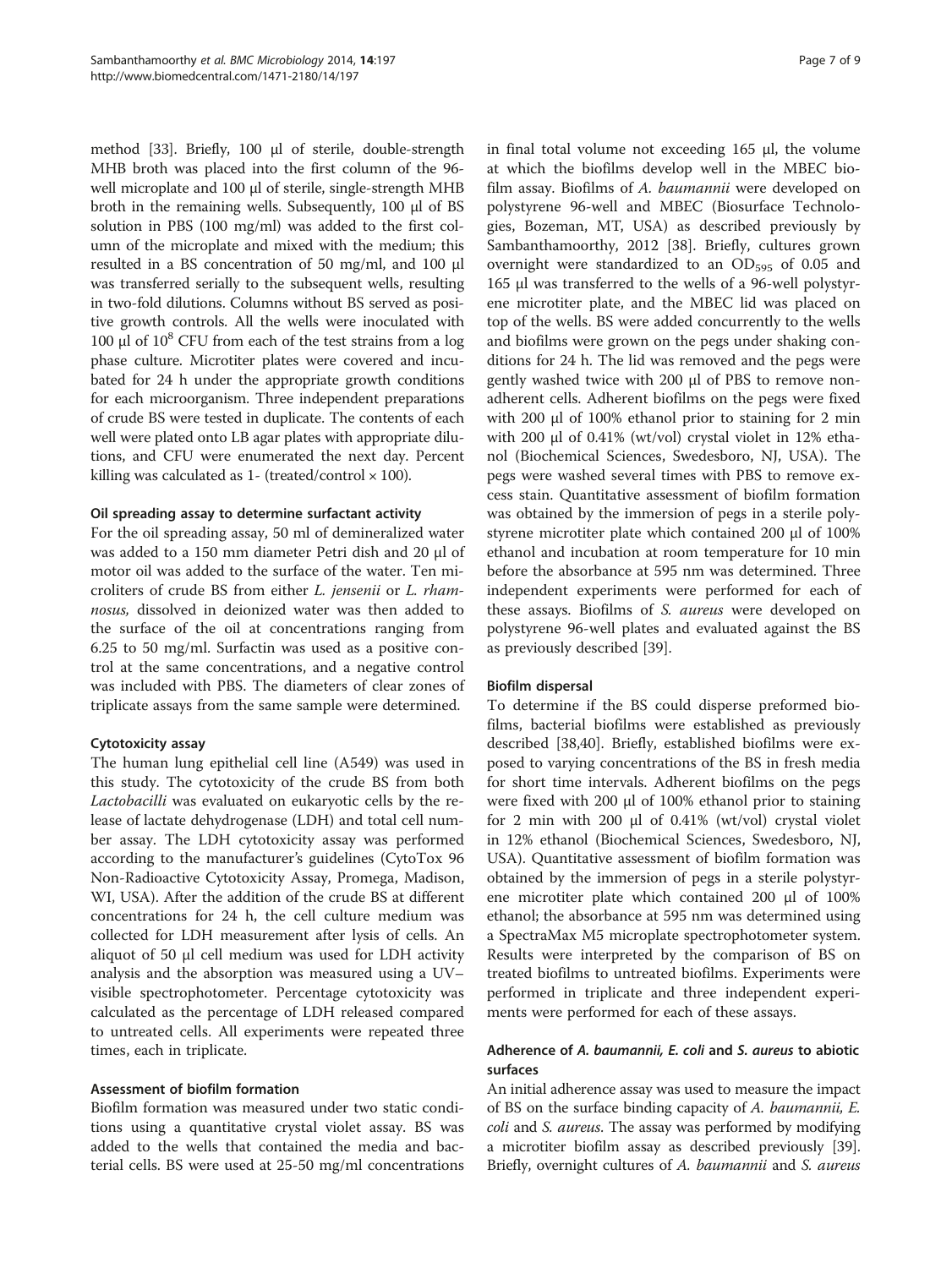<span id="page-7-0"></span>test strains were diluted to an absorbance value of 0.05 at 595 nm in fresh medium, and 200 μl was added to each well (polystyrene pre-coated with human plasma) in triplicate. This was followed by adding BS at relevant concentration to be tested into the wells. Following 1 h incubation at 37°C, the microtiter wells were washed three times with PBS. Adherent cells were then fixed with 200 μl of 100% ethanol for 10 min. The ethanol was removed and the wells were air dried for 2 min. Adherent cells were stained for 2 min with 200 μl of 0.41% crystal violet (w/v in 12% ethanol), then washed three times with PBS. The wells were allowed to dry and then eluted with ethanol. Absorbance readings were made at 595 nm using a SpectraMax M5 microplate spectrophotometer system (Molecular Devices, Sunnyvale, CA, USA). Experiments were performed in triplicate and three independent experiments were performed for each of these assays.

#### Transmission electron microscopy

A log phase culture of A. baumannii and S. aureus in separate tubes containing LB broth was split into 1.5 ml aliquots. The cells were collected by centrifugation  $(10000 \times g, 5 \text{ min})$  and resuspended in PBS (Sigma-Aldrich, St. Louis, MO, USA). Four samples were prepared; two untreated, two treated with BSLR (4X MIC). The samples were incubated at 37°C for 3 h. The cells were collected by centrifugation  $(10000 \times g, 5 \text{ min})$  to aspirate the supernates. To fix the cells, 4% glutaraldehyde was added to the pellet and the samples were incubated at 4°C for 1 h. The cells were collected by centrifugation (10000 rpm, 5 min) and washed twice with 0.1 M phosphate buffer. To postfix the cells, 1% osmium tetraoxide was added and the samples were left at room temperature for 1 h. The samples were dehydrated with graded ethanol solutions (50% ethanol for 15 min, 70% ethanol for 15 min, 95% ethanol for 15 min, and 100% ethanol for 30 min), embedded in epon and left to polymerize for 24 hrs. From each sample 10 thin slices (approximately 100 nm) were cut with Leica ultra cut UCT (Leica, Buffalo grove, IL, USA). Each of these sections was examined with a JEOL 1400 transmission electron microscope (JEOL, Peabody, MA, USA).

#### Abbreviations

BS: Biosurfactants; MDR: Multidrug-resistant; MRSA: Methicillin resistant Staphylococcus aureus; EPS: Extracellular polysaccharide; MBEC: Minimum biofilm eradication concentration.

#### Competing interests

The authors declare that they have no competing interests.

#### Authors' contributions

KS designed and developed the assays for adhesion, biofilm inhibition and dispersion. KS also drafted the manuscript. XF carried out the antimicrobial and toxicity assays. SP and RP isolated the BS and performed the oil spreading assay. CP conceived of the study, participated in its design and coordination, and also drafted the manuscript. All authors read and approved the final manuscript.

#### Acknowledgments

The findings and opinions expressed herein belong to the authors and do not necessarily reflect the official views of the WRAIR, the U.S. Army, or the Department of Defense. This work was supported by a Defense Medical Research and Development Program (DMRDP) funding awarded to Dr. Chrysanthi Paranavitana. The authors would like to thank Ms. Amy Michels for editing the manuscript and Mr. Edward A. Asafo-Adjei for helping with electron microscopy experiments.

#### Received: 1 April 2014 Accepted: 27 June 2014 Published: 14 August 2014

#### References

- 1. Van Hamme JD, Singh A, Ward OP: Physiological aspects. Part 1 in a series of papers devoted to surfactants in microbiology and biotechnology. Biotechnol Adv 2006, 24(6):604–620.
- 2. Cameotra SS, Makkar RS, Kaur J, Mehta S: Synthesis of biosurfactants and their advantages to microorganisms and mankind. Biosurfaces 2010, 672:261–280.
- 3. Singh P, Cameotra SS: Potential applications of microbial surfactants in biomedical sciences. Trends Biotechnol 2004, 22(3):142–146.
- 4. Ahimou F, Jacques P, Deleu M: Surfactin and iturin A effects on bacillus subtilis surface hydrophobicity. Enzyme Microb Technol 2000, 27(10):749–754.
- 5. Arutchelvi Jl, Bhaduri S, Uppara PV, Doble M: Mannosylerythritol lipids: a review. J Ind Microbiol Biotechnol 2008, 35(12):1559–1570.
- 6. Benincasa M, Abalos A, Oliveira I, Manresa A: Chemical structure, surface properties and biological activities of the biosurfactant produced by Pseudomonas aeruginosa LBI from soapstock. Antonie Van Leeuwenhoek 2004, 85(1):1–8.
- 7. Rodrigues L, van der Mei H, Banat IM, Teixeira J, Oliveira R: Inhibition of microbial adhesion to silicone rubber treated with biosurfactant from Streptococcus thermophilus A. FEMS Immunol Med Microbiol 2006, 46(1):107–112.
- 8. Rodrigues L, van der Mei H, Teixeira JA, Oliveira R: Biosurfactant from Lactococcus lactis 53 inhibits microbial adhesion on silicone rubber. Appl Microbiol Biotechnol 2004, 66(3):306–311.
- 9. Rodrigues L, van der Mei HC, Teixeira J, Oliveira R: Influence of biosurfactants from probiotic bacteria on formation of biofilms on voice prostheses. Appl Environ Microbiol 2004, 70(7):4408–4410.
- 10. Velraeds MMC, van der Mei HC, Reid G, Busscher HJ: Physicochemical and biochemical characterization of biosurfactants released by Lactobacillus strains. Colloids Surf B Biointerfaces 1996, 8(1-2):51-61.
- 11. Rodrigues L, Banat IM, Teixeira J, Oliveira R: Biosurfactants: potential applications in medicine. J Antimicrob Chemother 2006, 57(4):609–618.
- 12. Velraeds MM, van der Mei HC, Reid G, Busscher HJ: Inhibition of initial adhesion of uropathogenic Enterococcus faecalis by biosurfactants from Lactobacillus isolates. Appl Environ Microbiol 1996, 62(6):1958–1963.
- 13. Costerton JW, Lewandowski Z, Caldwell DE, Korber DR, Lappin-Scott HM: Microbial biofilms. Annu Rev Microbiol 1995, 49:711–745.
- 14. Anderl JN, Franklin MJ, Stewart PS: Role of antibiotic penetration limitation in Klebsiella pneumoniae biofilm resistance to ampicillin and ciprofloxacin. Antimicrob Agents Chemother 2000, 44(7):1818–1824.
- 15. Fux CA, Costerton JW, Stewart PS, Stoodley P: Survival strategies of infectious biofilms. Trends Microbiol 2005, 13(1):34–40.
- 16. Fusetani N: Biofouling and antifouling. Nat Prod Rep 2004, 21(1):94-104.
- 17. Qian PY, Xu Y, Fusetani N: Natural products as antifouling compounds: recent progress and future perspectives. Biofouling 2010, 26(2):223–234.
- 18. Tahmourespour A, Salehi R, Kermanshahi RK, Eslami G: The anti-biofouling effect of Lactobacillus fermentum-derived biosurfactant against Streptococcus mutans. Biofouling 2011, 27(4):385–392.
- 19. Dusane DH, Nancharaiah YV, Zinjarde SS, Venugopalan VP: Rhamnolipid mediated disruption of marine Bacillus pumilus biofilms. Colloids Surf B Biointerfaces 2010, 81(1):242–248.
- 20. Dusane DH, Rajput JK, Kumar AR, Nancharaiah YV, Venugopalan VP, Zinjarde SS: Disruption of fungal and bacterial biofilms by lauroyl glucose. Lett Appl Microbiol 2008, 47(5):374–379.
- 21. Rivardo F, Turner RJ, Allegrone G, Ceri H, Martinotti MG: Anti-adhesion activity of two biosurfactants produced by Bacillus spp. prevents biofilm formation of human bacterial pathogens. Appl Microbiol Biotechnol 2009, 83(3):541–553.